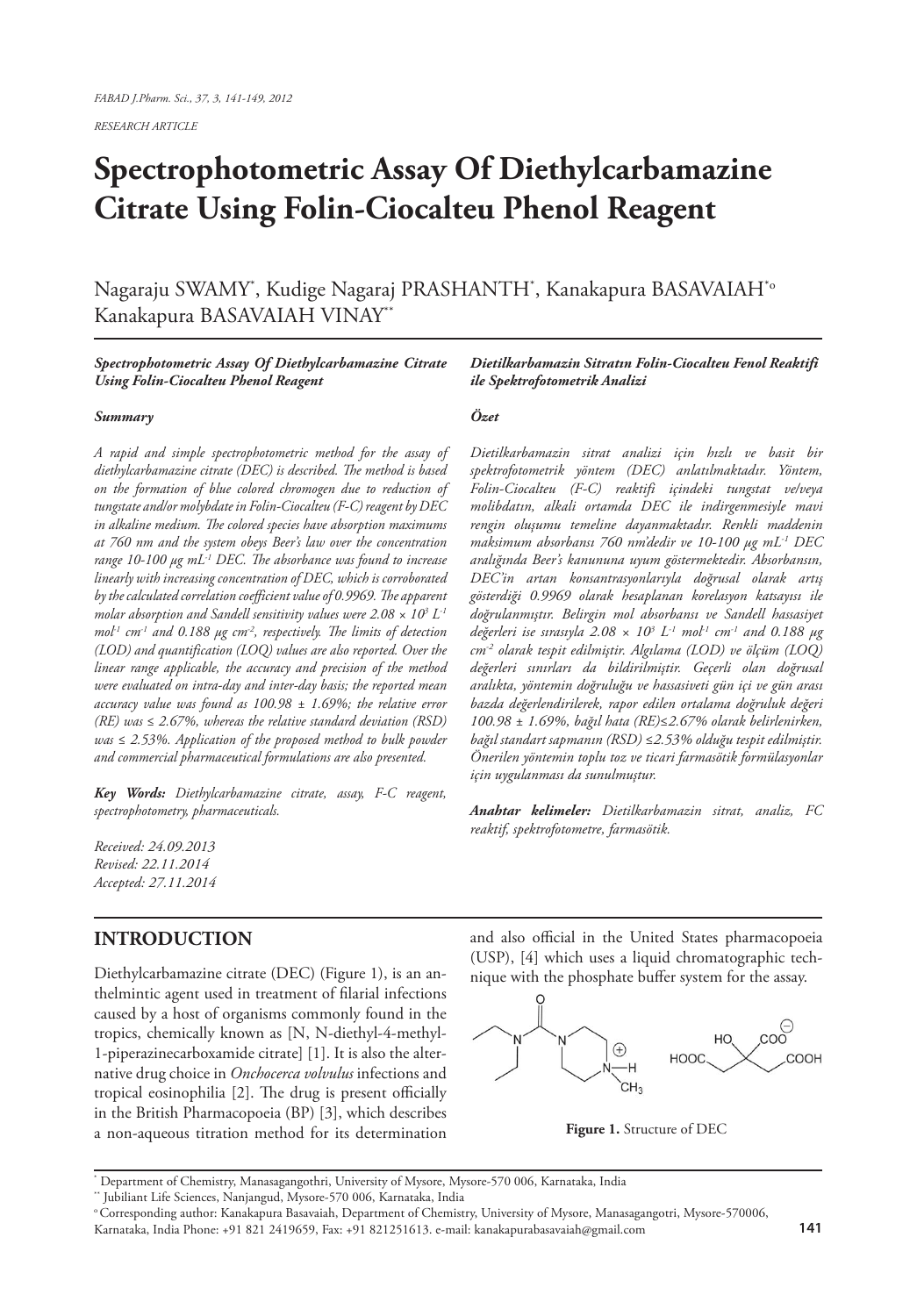Other than these official methods, a variety of techniques have been reported for the determination of DEC in pharmaceutical dosage forms, which include gas chromatography (GC) [5-8], high performance liquid chromatography (HPLC) [9-11], proton magnetic resonance (PMR) spectroscopy [12, 13], DC polarography analysis [14], ion selective electrode potentiometry [15] and titrimetry [16, 17]. However, in many of the reported methods, particularly for DEC, chromatographic methods are complex, requiring expensive instrumental set up and skilled operator, which are not always found in laboratories of developing and under developed countries. Thus, the need for a simple, selective and low cost method is apparent, especially for routine quality control analysis of pharmaceuticals containing DEC.

Several spectrophotometric methods based on diverse chemical reactions are found in the literature for DEC. Charge-transfer complex formed with iodine was used by Wahbi et al. [18], for the assay of 1-6 μg mL-1 DEC in tablets. Chloranilic acid has been employed by two groups of workers [19, 20] as CT complexing agent for the assay of the drug in pharmaceuticals based on the same type of reaction. In a method reported by Basu and Dutta [21], the ion associate formed by DEC with ammonium reineckate at pH 3.5 was filtered, dissolved in acetone and absorbance was measured at 525 nm. The colored condensation product [22] formed by malonic acid with acetic anhydride in the presence of DEC was measured at 333 nm facilitating the assay of the drug in dosage forms. In a similar method [23], the base form of the drug was reacted with malonic acid and acetic anhydride at 80  $^{\rm o}{\rm C}$  for 30 min, and the resulting condensation product was measured at 334 nm. The yellow colored condensation product [24] formed by an acetous solution of DEC with acetic anhydridepyridine mixture was measured at 428 nm and used for the determination of DEC in 10-100 μg mL–1 range in commercial tablets.

There are three reports on the use of ion-pair complexation reactions for the spectrophotometric assay of DEC. Rao and Subramanyam [25] employed bromophenol blue at acidic pH as the ion pair complexing agent for the determination of the drug in tablets and biological fluids. The drug in tablets, syrups and parenterals was determined by extracting the ion-pair complex formed with bromocresol green [26] at pH 4.6 with chloroform. The colored complexes of the drug with Fast green FCF at pH 5.0 and orange II in 0.1 M HCl were successfully employed by Sastry et al. [27], for the determination of DEC in bulk drug and pharmaceutical preparations by extractive spectrophotometry.

The reported spectrophotometric methods suffer from one or the other disadvantage such as poor sensitivity and narrow linear range [20], tedious and time consuming steps like precipitation, filtration and washing [21], and heating [22-24]. The extraction methods [25-27] though sensitive, suffer from disadvantages like laborious, tedious and time consuming liquid- liquid extraction step, critical dependence on pH of the aqueous phase and the aqueous-organic phases ratio. Additionally, incomplete extraction of the analyte may lead to erratic results. Hence, there is a need for developing a method free of such disadvantages.

The aim of this investigation was to develop a rapid, simple and selective visible spectrophotometric method for the quantification of DEC in pure drug and in pharmaceutical formulations. The method uses the well known reduction reaction involving Folin-Ciocalteu (F-C) reagent and DEC in basic medium resulting in the formation of a blue chromogen that could be measured at 760 nm. The developed method was successfully applied to the determination of DEC in bulk drug, tablets and in syrup. The proposed method has been demonstrated to be superior to the reported methods with respect to speed, simplicity, sensitivity and costeffectiveness. The statistical comparison of the proposed method and the official method revealed that there is no significant difference between two methods with respect to accuracy and precision.

# **MATERIALS AND METHODS**

## *Instruments*

A Systronic model 166 digital spectrophotometer (Systronics Ahmedabad, Gujarat, India) was used for absorbance measurements, with matched 1 cm quartz cells.

#### *Chemicals and reagents*

The chemicals used were of analytical grade. Distilled water was used throughout the investigation.

Folin-Ciocalteu reagent (Merck, Mumbai, India), sodium carbonate (S.D. Fine Chem. Ltd, Mumbai, India) used were of analytical reagent grade or chemically pure grade and used without further purification. Pharmaceutical grade pure DEC (99.7 per cent) was procured from Inga Laboratories Pvt. Ltd., Mumbai, India, and was used as received. Banocide Forte tablets (Glaxo Smith Kline Pharma. Ltd., Nashik, India) and Banocide syrup (Glaxo Smith Kline Pharma. Ltd., Bangalore, India) were both purchased from local commercial sources.

## *Standard DEC solution*

A stock standard solution of DEC (1000  $\mu$ g mL<sup>-1</sup>) was prepared by dissolving 100 mg of pure DEC in water and made up to the volume with water in a 100 mL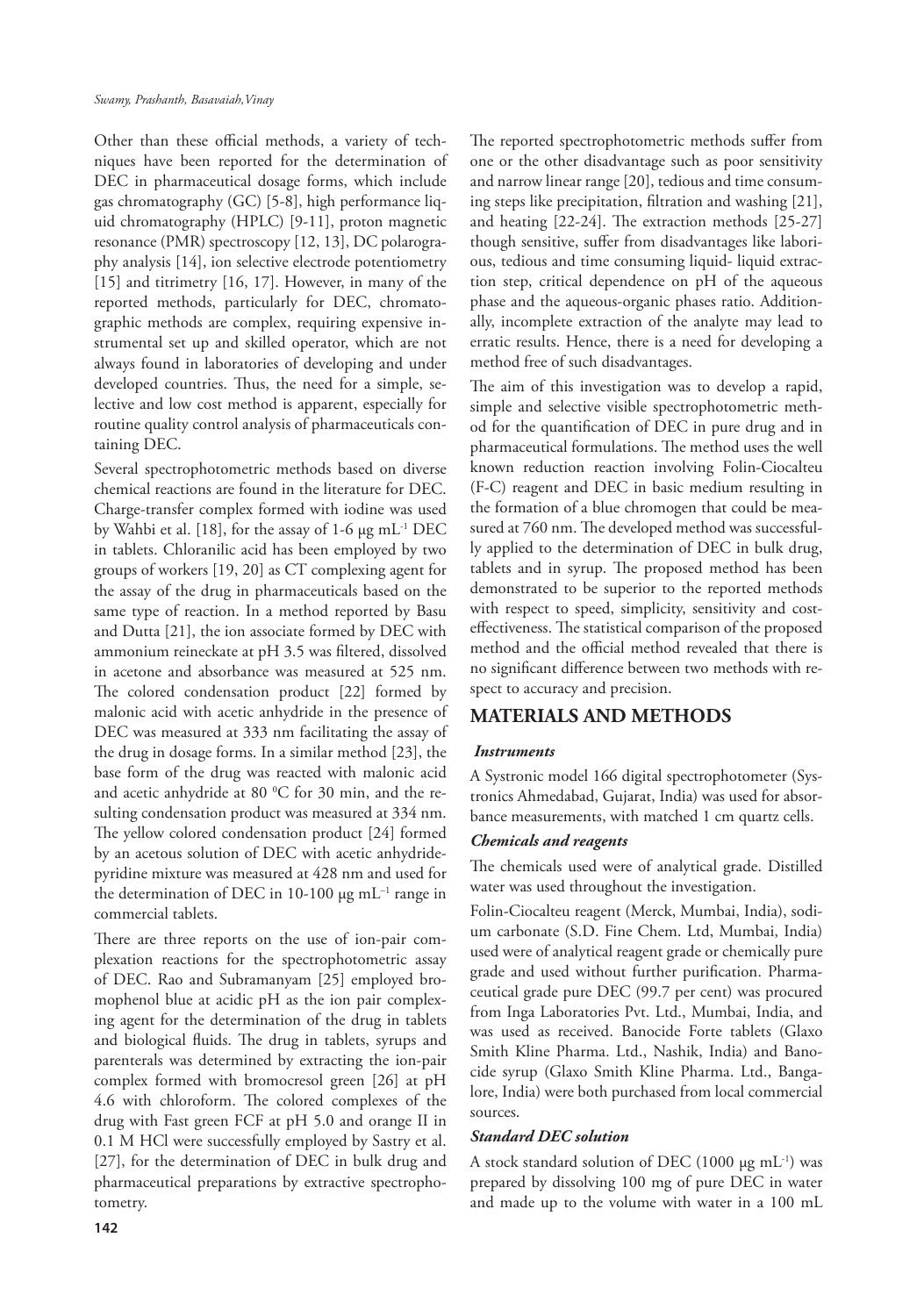volumetric flask. Working concentration of DEC (500  $\mu$ g mL<sup>-1</sup>) was prepared by dilution of the above stock solution with water.

#### *F-C reagent (v/v)*

A 1:1 aqueous solution was prepared by dissolving accurately measured 50 mL of F-C reagent in 50 mL of water.

# *Sodium carbonate (Na2 CO3 ) (w/v)*

A twenty percent (20%) solution was prepared by dissolving 20 g of the pure sodium carbonate in 100 mL of water.

## *General analytical procedure*

Different aliquots of working standard DEC solution (500  $\mu$ g mL<sup>-1</sup>) ranging from 0.2-2.0 mL was transferred into a series of 10 mL of volumetric flasks and the total volume was brought to 2 mL with water. To each flask, 3 mL of 1:1 F-C reagent and 2 mL of 20%  $\mathrm{Na_{2}CO_{_{3}}}$  solution were successively added by means of a microburette. Stoppers were put on the flasks, and the contents were mixed well and kept to room temperature for 15 min. The volume of each flask was made up to the mark with water and the absorbance of each solution was measured at 760 nm against a reagent blank similarly prepared in the absence of DEC.

Standard graph was prepared by plotting the absorbance *versus* drug concentration, and the concentration of the unknown was read from the calibration graph or computed from the respective regression equation derived using the absorbance-concentration data.

## *Assay procedure for tablets*

An amount of finely ground tablet powder equivalent to 5 mg of DEC was accurately weighed into a 100 mL volumetric flask, the flask was shaken with ~60 mL of water for about 20 min; and finally volume was made up to the mark with water. The content was kept aside for 5 min, and filtered using Whatman No. 42 filter paper. The first 10 mL portion of the filtrate was discarded and a suitable aliquot (say 1.5 mL) was used for assay as described earlier.

## **RESULTS AND DISCUSSION**

Folin-Ciocalteu reagent (F-C) is specifically used for the determination of many phenolic compounds utilizing its liability to turn into a blue colored product. Many drug substances such as salbutamol [28] minocycline [29], diclofenac [30], rimetazidine [31], acyclovir [32], methotrexate [33], omeprazole [34], sulphinpyrazone [35], and gliclazide [36], have been determined on this basis. The structural features of DEC allow the use of F-C reagent for its assay. The proposed method is based on the formation of a blue colored chromogen, following the reduction of phospho-molybdo tungsten mixed

acid of the F-C reagent [37] by DEC, in the presence of sodium carbonate, which could be measured at 760 nm. The acids mixed in the F-C reagent are the final chromogen and involve the following chemical species:

$$
\begin{array}{c} 3H_2O\cdot P_2O_5\cdot 13\text{WO}_3\cdot 5\text{MoO}_3\cdot 10H_2O \text{ and } \\ 3H_2O\cdot P_2O_5\cdot 14\text{WO}_3\cdot 4\text{MoO}_3\cdot 10H_2O \end{array}
$$

DEC probably effects reduction of oxygen atoms from tungstate and/or molybdate in the F-C reagent, there by producing one or more possible reduced species which have characteristic intense blue color.

# **METHOD DEVELOPMENT**

#### *Optimization of experimental variables*

A series of preliminary experiments necessary for rapid and quantitative formation of colored products to achieve the maximum stability and sensitivity were performed. Optimum condition was fixed by varying one parameter at a time while keeping other parameters constant and observing its effect on the absorbance at 760 nm.

#### *Absorption spectra*

DEC reacts with F-C reagent in the presence of  $\mathrm{Na_{2}CO_{_{3}}}$  to form an intensely blue colored product with an absorption maximum at 760 nm. Figure 2 shows the absorption spectra of the reaction product and reagent blank. The colored product showed a maximum absorbance at 760 nm, which was used as the wavelength for determination. Under the same experimental conditions the blank had negligible absorbance.<br> $0.5 - 1$ 





#### *Selection of reaction medium and optimization of the base*

To select a suitable medium for the reaction, different aqueous bases such as sodium hydroxide, sodium carbonate or bicarbonate, sodium acetate and sodium hydrogen phosphate were investigated. Better results were obtained with sodium carbonate. In order to determine the optimum concentration of  $\text{Na}_{2}\text{CO}_{3}$ , different volumes of 20%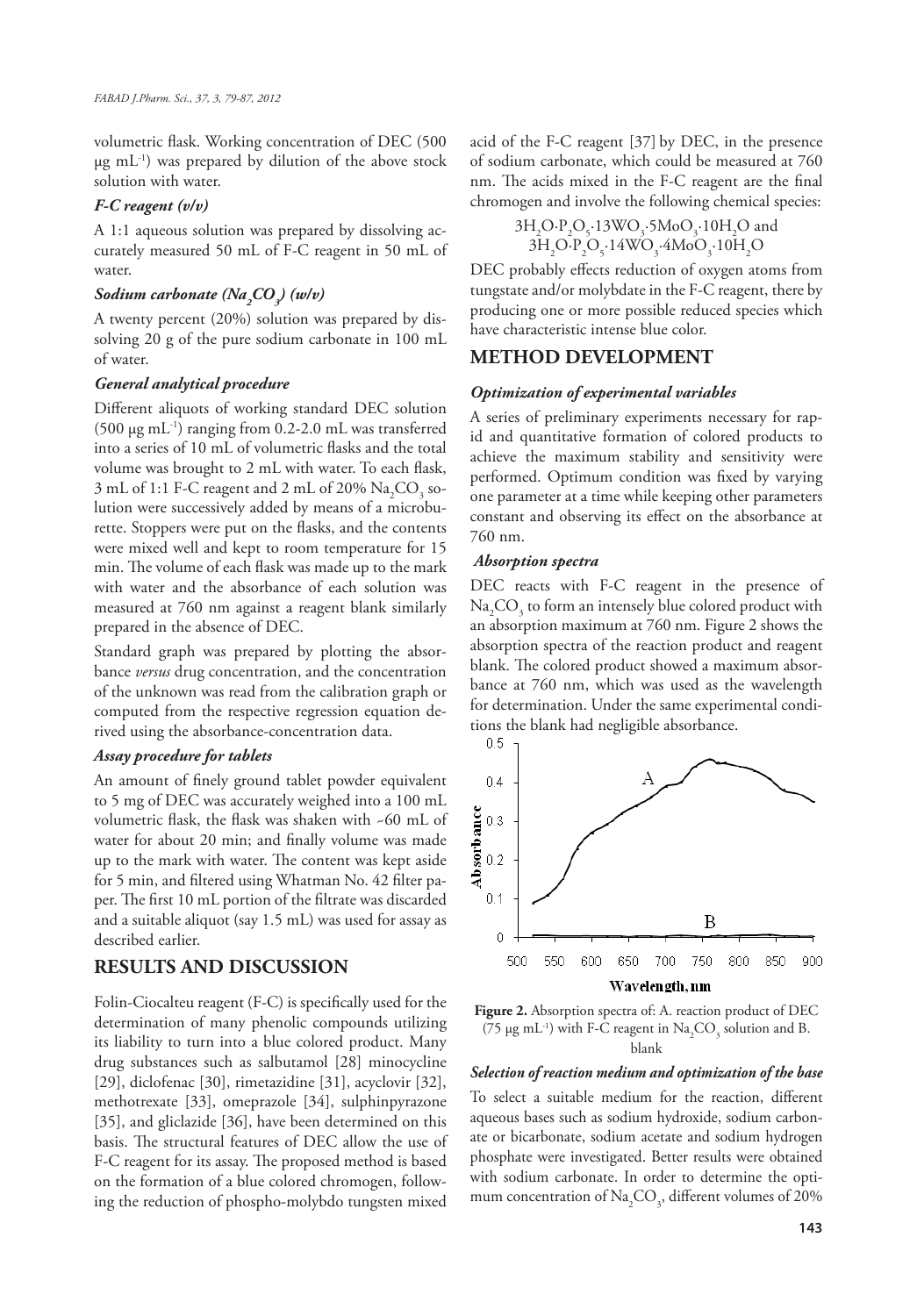$\text{Na}_2\text{CO}_3$  solution (0–5 mL) were attempted at a constant concentration of DEC (75 μg mL-1) and the results of the observation are shown in Fig 3. It was found that different volumes ranging from 1.0 to 3.0 mL of 20%  $\mathrm{Na_{2}CO_{3}}$  were optimum thus 2.0 mL was used throughout the work.<br> $0.8\text{ m}$ 



**Figure 3.** Effect of 20%  $\text{Na}_2\text{CO}_3$  on color formation (75  $\mu$ g  $mL^{-1}$  DEC)

## *Effect of concentration of F-C reagent*

Several experiments were carried out to study the influence of F–C reagent concentration on the color development and the obtained results are shown in Figure 4. It is apparent that 3.0 mL of reagent gave the maximum color intensity, thus 3.0 mL of reagent was used throughout the investigation.

## *Effect of reaction time and stability of the color*

Maximum color development was obtained in 10-20 min after mixing the reactants, hence the absorbance was measured after 15 min and the color was stable for at least 60 min thereafter.



**Figure 4.** Effect of different volumes of F-C reagent (1:1) on the reaction product with DEC (75  $\mu$ g mL<sup>-1</sup>) in Na<sub>2</sub>CO<sub>3</sub> solution

## *Effect of order of addition of reactants*

The sequence of order of addition of the reactants had significant effect on the absorbance value. So, the order used in the general procedure should be followed for maximum absorbance.



**Figure 5.** Plot for color stability

| Parameter                                                                | Value                 |
|--------------------------------------------------------------------------|-----------------------|
| $\lambda_{\text{max}}$ , nm                                              | 760                   |
| Linear range, $\mu$ g mL <sup>-1</sup>                                   | $10-100$              |
| Molar absorption ( $\varepsilon$ ), L mol <sup>-1</sup> cm <sup>-1</sup> | $2.08 \times 10^{3}$  |
| Sandell sensitivity <sup>*</sup> , µg cm <sup>-2</sup>                   | 0.188                 |
| Limit of detection (LOD), $\mu$ g mL <sup>-1</sup>                       | 1.06                  |
| Limit of quantification (LOQ), $\mu$ g mL <sup>-1</sup>                  | 3.20                  |
| Regression equation, Y**                                                 |                       |
| Intercept $(a)$                                                          | 0.0283                |
| Slope $(b)$                                                              | 0.0046                |
| Standard deviation of a (S)                                              | 0.0998                |
| Standard deviation of b (S.)                                             | $1.02 \times 10^{-3}$ |
| Variance (Sa <sup>2</sup> )                                              | $9.9 \times 10^{-3}$  |
| Regression coefficient (r)                                               | 0.9969                |

'Limit of determination as the weight in  $\mu$ g mL<sup>-1</sup> of solution, which corresponds to an absorbance of A = 0.001 measured in a cuvette of cross-sectional area 1 cm<sup>2</sup> and  $l = 1$  cm. "Y=a+bX, Where Y is the absorbance, X is concentration in µg mL-1, a is intercept, b is slope.

**Table 1**. Sensitivity and regression parameters.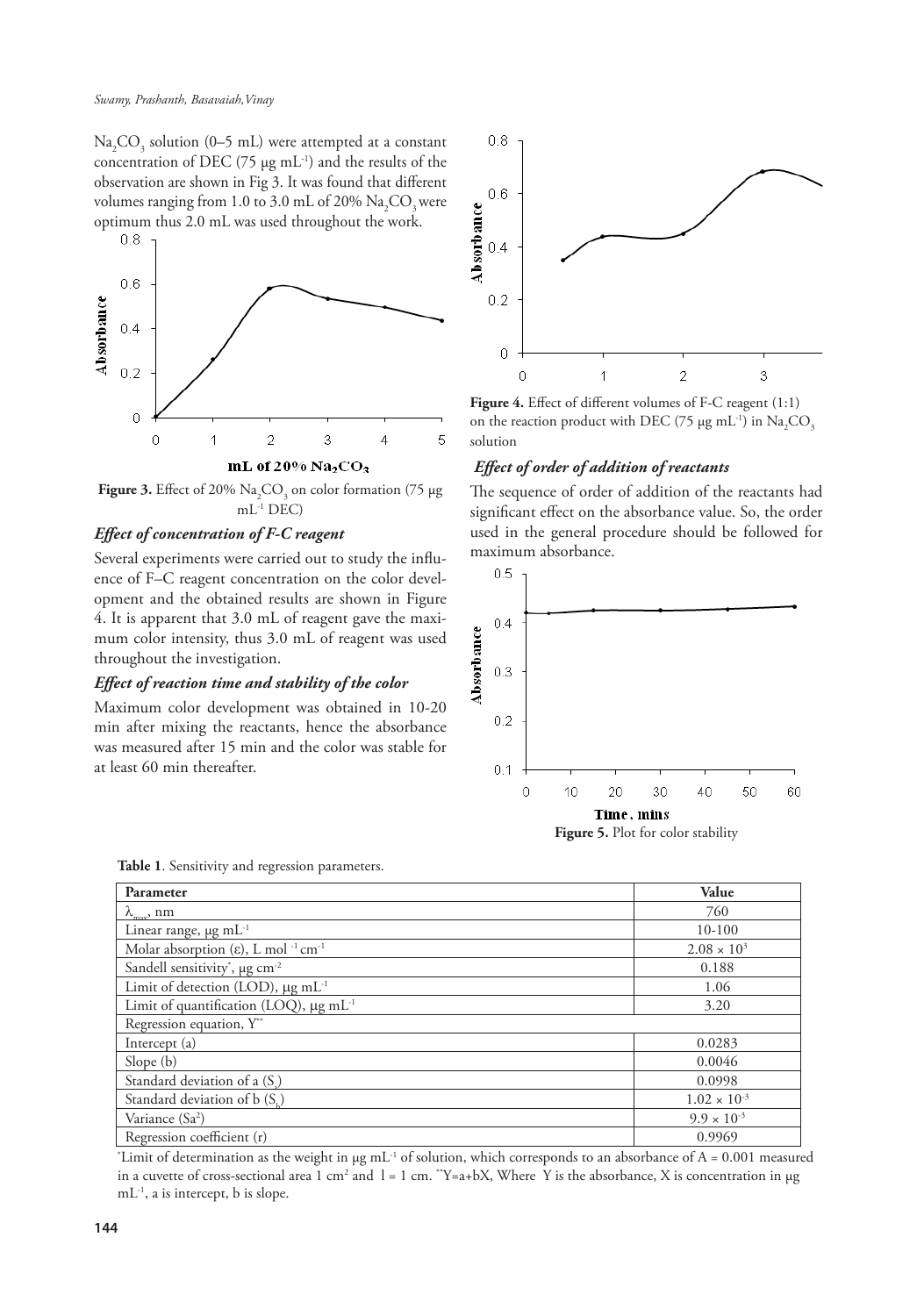| DEC taken,<br>$\mu$ g m $L^{-1}$ | Intra-day accuracy and precision<br>$(n=7)$ |                      | Inter-day accuracy and precision<br>$(n=5)$ |                                  |                      |                      |
|----------------------------------|---------------------------------------------|----------------------|---------------------------------------------|----------------------------------|----------------------|----------------------|
|                                  | DEC found<br>$\mu$ g m $L^{-1}$             | %RE                  | $RSD\%$                                     | DEC found,<br>$\mu$ g m $L^{-1}$ | %RE                  | $RSD\%$              |
| 30.0<br>60.0<br>90.0             | 30.50<br>60.63<br>89.20                     | 1.67<br>1.05<br>0.89 | 0.95<br>1.23<br>2.34                        | 30.8<br>60.9<br>91.2             | 2.67<br>1.50<br>1.33 | 0.86<br>1.19<br>1.24 |

**Table 2**. Evaluation of intra-day and inter-day accuracy and precision**.**

%RE-percent relative error, %RSD-relative standard deviation

## **VALIDATION OF METHOD**

# *Linearity, sensitivity, limits of detection and quantification*

A linear correlation was found between absorbance at  $\lambda$  and concentration of DEC in the ranges given in Table 2. The graph is described by the linear regression equation:  $Y = a + bX$  (where Y-absorbance of 1 cm layer of solution; a-intercept; b-slope and X-concentration in  $\mu$ g mL<sup>-1)</sup>. Linear regression analysis of the Beer's law data incorporating the method of least squares was used to evaluate the slope (b), intercept (a) and correlation coefficient (r) for each system and the values are presented in Table 1. The optical characteristics such as Beer's law limits, molar absorption and Sandell sensitivity values [38] of the method are also given in Table 1. The limits of detection (LOD) and quantification (LOQ) calculated according to ICH guidelines [39] using the formulae:  $LOD = 3.3$  S/b and  $LOQ = 10$  S/b, (where S is the standard deviation of blank absorbance values, and b is the slope of the calibration plot) are also presented in Table 2. The high value of ε and low value of Sandell sensitivity and LOD indicate the high sensitivity of the proposed method.

## *Accuracy and precision*

The assay described under "general procedure" was repeated seven times within the day to determine the repeatability (intra-day precision) and five times on different days to determine the intermediate precision (interday precision) of the method. The assay was performed for three levels of analyte. The results of this study are summarized in Table 2. The percentage relative standard deviation (RSD%) values were  $\leq 1.56\%$  (intraday) and  $\leq$  2.53% (inter-day) indicating high precision of the method. Accuracy was evaluated as percentage relative error (RE) between the measured mean concentrations and taken concentrations for DEC. Bias {bias  $% =$   $[$ (Concentration found - known concentration) × 100 / known concentration]} was calculated at each concentration and these results are also presented in Table 2. Percent relative error (RE%) values of  $\leq 2.67\%$ demonstrate the high accuracy of the proposed method.

## *Selectivity of the method*

A systematic study was performed to determine the effect of matrix by analyzing the placebo blank and synthetic mixture containing DEC. A placebo blank of the composition: starch (10 mg), acacia (15 mg), hydroxyl cellulose (10 mg), sodium citrate (10 mg), talc (20 mg), magnesium stearate (15 mg) and sodium alginate (10 mg) was made and its solution was prepared as described under 'tablets', by taking 20 mg of the placebo and then subjected to analysis. The absorbance of the placebo solution was almost equal to the absorbance of the blank which revealed no interference. To assess the role of the inactive ingredients on the assay of DEC, a synthetic mixture was separately prepared by adding 10 mg of DEC to 20 mg of the placebo mentioned above. The drug was extracted and the solution prepared as described under the general procedure for tablets. The solutions after appropriate dilution wherever necessary were analyzed following the recommended procedure. The absorbance resulting from 30, 60 and 90  $\mu$ g mL<sup>-1</sup> DEC solution were nearly the same as those obtained for pure DEC solutions of identical concentrations. This unequivocally demonstrated the non-interference of the inactive ingredients in the assay of DEC. Further, the slopes of the calibration plot prepared from the synthetic mixture solutions were about the same as those prepared from pure drug solutions.

#### *Robustness*

The robustness of the method was evaluated by making small incremental changes in the volume of the F-C reagent or  $\mathrm{Na_{2}CO_{_{3}}}$  and reaction time, and the effects of the changes were studied by calculating the mean RSD values. The changes had negligible influence on the results as revealed by small intermediate precision values expressed as  $\text{RSD}\%$  ( $\leq 2.08\%$ ).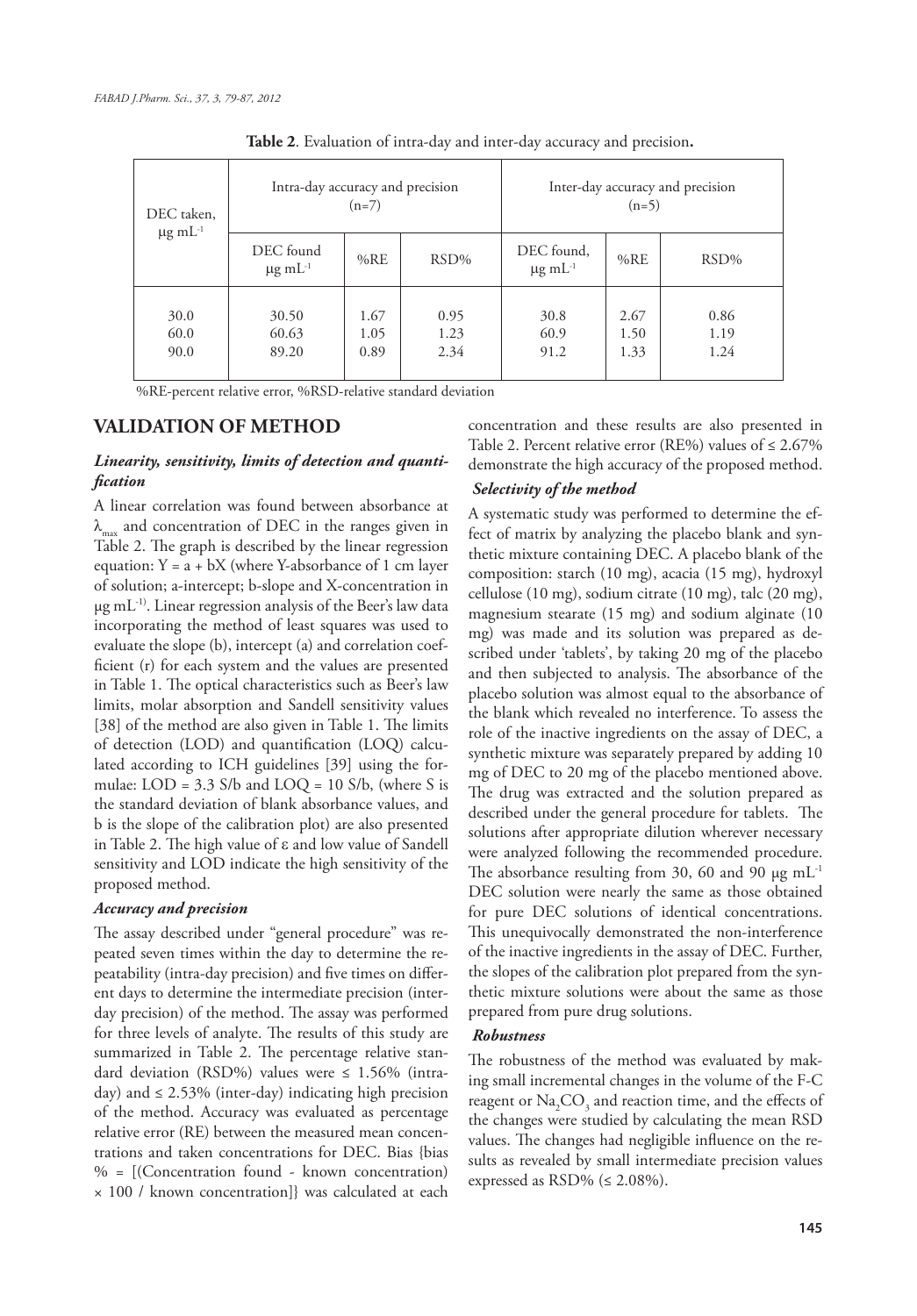| DEC taken,<br>$\mu$ g m $L^{-1}$ |                                           | Robustness                                 | Ruggedness                                 |                                         |                                         |
|----------------------------------|-------------------------------------------|--------------------------------------------|--------------------------------------------|-----------------------------------------|-----------------------------------------|
|                                  | Parameter altered                         |                                            |                                            |                                         |                                         |
|                                  | Volume<br>of<br>F-C reagent*<br>$(RSD\%)$ | Volume<br>of $Na_{2}CO_{3}^*$<br>$(RSD\%)$ | Reaction<br>time <sup>#</sup><br>$(RSD\%)$ | Inter-analysts,<br>$(RSD\%)$<br>$(n=4)$ | Inter-cuvettes,<br>$(RSD\%)$<br>$(n=4)$ |
| 30.0                             | 1.25                                      | 0.85                                       | 2.09                                       | 1.50                                    | 1.02                                    |
| 60.0                             | 0.98                                      | 1.98                                       | 1.05                                       | 1.99                                    | 2.45                                    |
| 90.0                             | 1.54                                      | 2.08                                       | 1.54                                       | 0.57                                    | 1.63                                    |

**Table 3.** Method robustness and ruggedness expressed as intermediate precision (RSD%).

"Volumes of F-C reagent added were 1.8, 2.0 and 2.2 mL and volumes of  $\text{Na}_2\text{CO}_3$  added were 2.8, 3.0 and 3.2 mL. # The reaction time studied were13, 15 and 17 min.

**Table 4**. Results of analysis of formulations by the proposed method and statistical comparison of the results with the reference method.

| Name of DEC<br>formulation | Nominal amount,   | Found" (Percent of label claim ± SD) |                                               |  |
|----------------------------|-------------------|--------------------------------------|-----------------------------------------------|--|
|                            |                   | Reference method                     | Proposed method                               |  |
| Banocide forte<br>tablets  | 100 mg per tablet | $98.54 \pm 1.09$                     | $99.62 \pm 0.89$<br>$t = 1.71$<br>$F = 1.50$  |  |
| Banocide forte<br>syrup    | 120 mg per 5 mL   | $100.06\pm0.62$                      | $101.36 \pm 1.23$<br>$t = 2.12$<br>$F = 3.94$ |  |

\* Average of five determinations.

Tabulated *t* value at the 95% confidence level is 2.77.

Tabulated *F* value at the 95% confidence level is 6.39.

#### *Ruggedness*

Method ruggedness was expressed as the RSD of the same procedure applied by four different analysts as well as using four different cuvettes. The inter-analysts RSD were within 2.5% whereas the inter-cuvettes RSD for the same DEC amount were less than about 2.65% suggesting that the developed method was rugged. The results are shown in Table 3.

#### *Analysis of pharmaceutical formulations*

**146** The described procedure was successfully applied to the determination of DEC in its pharmaceutical formulations. The results obtained (Table 4) were statistically compared with the official BP method [3], which describes a non-aqueous titration for its determination for the assay. The results obtained by the proposed method agreed well with those of reference method and with the label claim. The results were also compared statistically by a Student's *t*-test for accuracy and by a variance *F*-test for precision [40] with those of the reference method at 95 % confidence level as summarized in Table 4. The results showed that the calculated *t*-and

*F*-values did not exceed the tabulated values, inferring that proposed method is as accurate and precise as the reference method.

#### *Recovery study*

To further assess the accuracy of the method, recovery experiments were performed by applying the standardaddition technique. The recovery was assessed by determining the agreement between the measured standard concentration and added known concentration to the sample. The test was completed by spiking the pre-analyzed tablet powder with pure DEC at three different levels (50, 100 and 150 % of the content present in the tablet powder (taken) and the total was found by the proposed method. Each test was repeated three times. In all the cases, the recovery percentage values ranged between 98.98 and 102.9% with relative standard deviation in the range 0.56-1.35%. Closeness of the results to 100% showed the fairly good accuracy of the method. The results are shown in Table 5.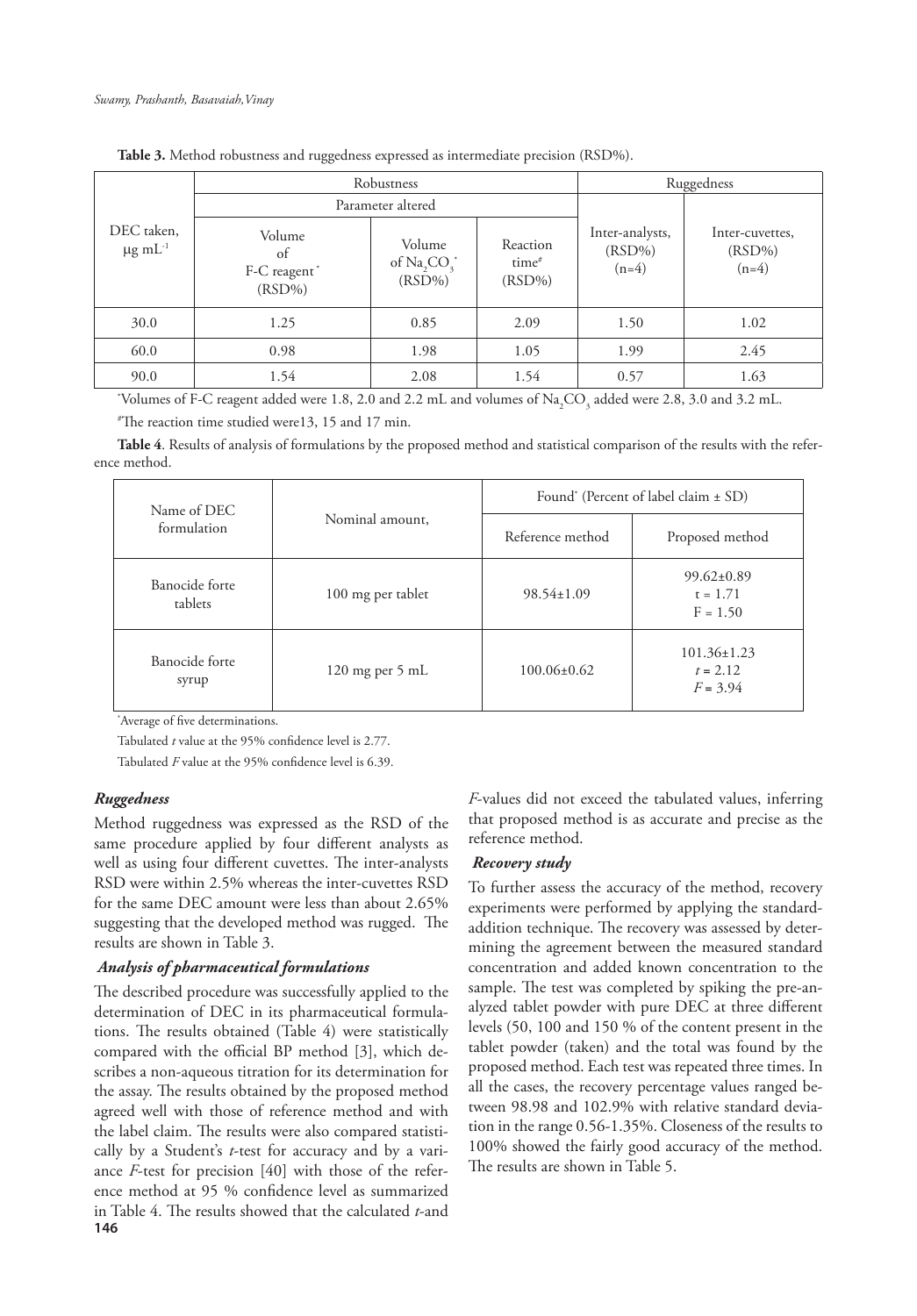| Formulation<br>studied | DEC in<br>formulation,<br>$\mu$ g m $L^{-1}$ | Pure DEC<br>added,<br>$\mu$ g m $L^{-1}$ | Total DEC<br>found,<br>$\mu$ g m $L^{-1}$ | Pure DEC<br>recovered<br>$(Percent \pm SD^*)$ |
|------------------------|----------------------------------------------|------------------------------------------|-------------------------------------------|-----------------------------------------------|
| Banocide               | 29.89                                        | 15                                       | 44.43                                     | $98.98 \pm 1.03$                              |
| forte                  | 29.89                                        | 30                                       | 60.25                                     | $100.6 \pm 0.89$                              |
| tablets                | 29.89                                        | 45                                       | 76.61                                     | $102.3 \pm 1.22$                              |
| Banocide               | 30.41                                        | 15                                       | 45.24                                     | $99.62 \pm 0.56$                              |
| forte                  | 30.41                                        | 30                                       | 61.13                                     | $101.2 \pm 1.26$                              |
| syrup                  | 30.41                                        | 45                                       | 77.59                                     | $102.9 \pm 1.35$                              |

# **Table 5**. Results of recovery study using standard addition method.

\*Mean value of three determinations.

**Table 6**. Comparison of performance of the present methods with the existing methods

| Sl.<br>N <sub>o</sub> . | Reagent/s<br>used                          | Methodology                                                            | $\lambda_{\rm max}$<br>(nm) | Linear range<br>$(\mu g \text{ mL}^{-1})$<br>$\epsilon$ (L mol <sup>-1</sup><br>$cm^{-1}$ ) | Remarks                                                                                                              | Ref.<br>N <sub>o</sub> |
|-------------------------|--------------------------------------------|------------------------------------------------------------------------|-----------------------------|---------------------------------------------------------------------------------------------|----------------------------------------------------------------------------------------------------------------------|------------------------|
| 1                       | <i>CAA</i>                                 | Measurement of purple color CT<br>complex in dioxane-CHCl <sub>3</sub> | 540                         | 10-400                                                                                      | Mixture of organic<br>solvents used                                                                                  | 21                     |
| 2                       | Picric acid                                | Yellow color CT complex<br>measured in alcohol                         |                             |                                                                                             |                                                                                                                      | 22                     |
| 3                       | Ammonium<br>reineckate                     | Absorbance of red color product at<br>pH=3.5 in acetone measured       | 525                         |                                                                                             | Tedious & time<br>consuming,<br>precipitation washing<br>and dissolution steps<br>involved                           | 23                     |
| 4                       | Malonic<br>acid-acetic<br>anhydride        | Measurement of absorption of<br>condensation product                   | 333                         |                                                                                             | Heating step and<br>longer contact time<br>involved                                                                  | 25                     |
| 5                       | HOAc-Ac <sub>2</sub> O<br>and pyridine     | Absorbance of yellow color<br>product measured                         | 428                         | $10 - 110$                                                                                  | Heating step and<br>longer contact time<br>involved                                                                  | 26                     |
| 6                       | BPB                                        | Extracted ion-pair complex<br>measured                                 |                             |                                                                                             | Tedious and time<br>consuming extraction<br>step and critical pH<br>adjustment involved                              | 27                     |
| 7                       | ${}^{\ast}$ BCG                            | Yellow ion-pair complex measured<br>in chloroform                      |                             |                                                                                             | Tedious and time<br>consuming extraction<br>step and critical pH<br>adjustment involved                              | 28                     |
| 8                       | a)Fast green<br><b>FCF</b><br>b) orange-II | Ion-pair complex extracted into<br>chloroform and measured             |                             |                                                                                             | Tedious and time<br>consuming extraction<br>step and critical pH<br>adjustment involved                              | 29                     |
| $\mathfrak{g}$          | F-C reagent                                | Redox reaction, blue colored<br>chromogen measured                     | 760                         | $10-100$<br>$2.08 \times 10^{3}$                                                            | Rapid, extraction-<br>free, no heating<br>or extraction step<br>involved, sensitive,<br>wide linear dynamic<br>range | Present<br>work        |

range \* CAA-chloranilic acid, BCG-bromocresol green, BPB-bromophenol blue, BCP-bromocresol purple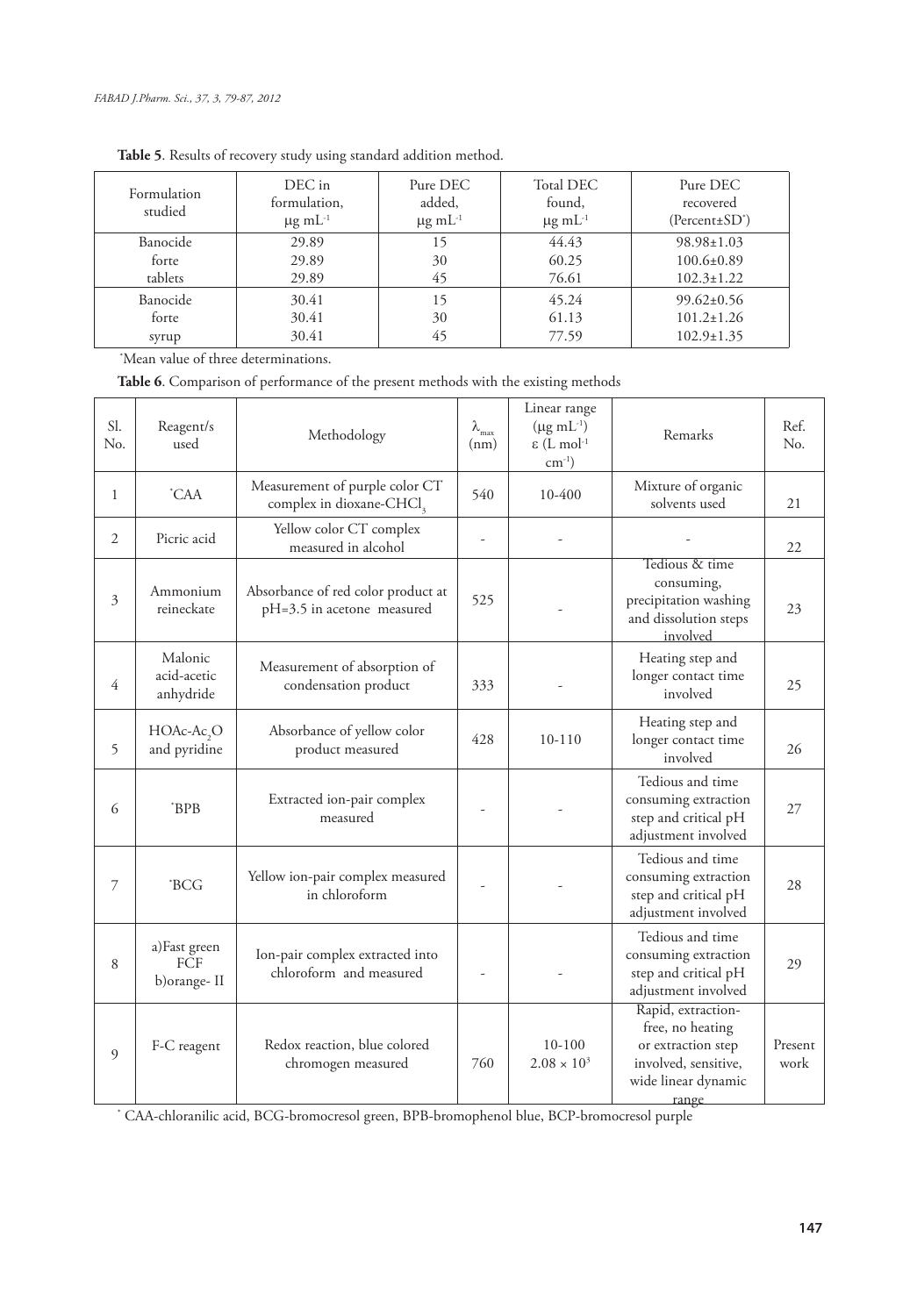# **CONCLUSION**

In the present work, a new, rapid, simple, and selective spectrophotometric method has been developed, optimized and validated for the determination of DEC in bulk drug and in formulations. Optimization showed that none of the experimental variables is critical for the reproducible and quantitative assay of DEC. The method was found to be linear over an analytical range of  $10-100 \mu g$  mL<sup>-1</sup>, demonstrating that the method is applicable over a wide linear dynamic range with better selectivity than most of the published methods. Besides, as can be seen from Table 6, the proposed method is simpler than the reported methods in terms of the optimum conditions since it does not require either heating or extraction with organic solvents. Additionally, since the measurement is made at larger wavelength (760 nm) the interference by the tablet excipients is far less compared to the shorter wavelength used in almost all published methods. The results of *t*- and *F*- tests applied to accuracy and precision data enabled the conclusion that an excellent accuracy and high precision was achieved. Selectivity of the method was demonstrated by the absence of interferences by the co-formulated substances.

# **ACKNOWLEDGEMENT**

Authors thank the quality control manager, Inga Laboratories Pvt. Ltd., Mumbai, India, for the gift sample of pure diethylcarbamazine citrate and the authorities of the University of Mysore, Mysore, for permissions and access to facilities. Prof. K. Basavaiah thanks UGC, New Delhi for the award of UGC-BSR faculty fellowship. We do not have any conflict of interests with the mentioned pharmaceutical companies in this work.

## **REFERENCES**

- 1. Swinyard E.A. Remington's Pharmaceutical Sciences, Mack Publishing Company, Easton, Pennsylvania, 1990. p. 1242-1248.
- 2. Rollo L.M. The Pharmacological Basis of Therapeutics, Macmillan, New York, 1985. p. 1010.
- 3. The British Pharmacopoeia, Her Majesty's Stationery Office, London, England, 1988.p. 190.
- 4. United States Pharmacopoeia, Monographs, (USP30-NF25 p.1929), Pharmacopoeial forum, Vol. 28(4), p. 1098.
- 5. Rao GR, Raghuveer S, Khadgapathi P. Quantitative determination of diethylcarbamazine citrate and chlorpheniramine maleate in pharmaceutical dosage forms by gas liquid chromatography. *Indian Drugs* 24: 37-41, 1986.
- 6. Nene S, Anjaneyulu B, Rajagopalan TG. Determination of diethylcarbamazine in blood using gas

chromatography with alkali flame ionization detection. *J Chrom Biomed Appl* 308: 334-340, 1984.

- 7. Pfaff MC, Gayral P, Mahuzier G. A method for the gas chromatographic determination of diethylcarbamazine (Hetrazan) in serum of laboratory rodents. *J Chrom* 150: 155-160, 1978.
- 8. Joseph R. Miller Jr., Lawrence F. Gas chromatographic assay of diethylcarbamazine in human plasma for application to clinical pharmacokinetic studies. *J Pharm Biomed Anal* 26: 665–674, 2001.
- 9. Mathew N, Kalyanasundaram M. A high performance liquid chromatographic method for the estimation of diethylcarbamazine content in medicated salt samples. *Acta Trop* 80: 97-102, 2001.
- 10. Mahesh Reddy J, Jeyaprakash MR, Madhuri K, Meyyanathan SN, Elango K. A sensitive RP-HPLC method for simultaneous estimation of diethylcarbamazine and levocetirizine in tablet formulation. *Ind J Pharm Sci* 73: 320–323, 2011.
- 11. Krishna Vamsi MB, Jayalakshmi R, Vijay A, Sandeep C. A sensitive RP-HPLC method for simultaneous estimation of diethylcarbamazine citrate and levoceterizine in bulk and pharmaceutical dosage form. *IJPSR* 3: 3347-3353, 2012.
- 12. El-Obeid, Humeida A. Determination of diethylcarbamazine citrate in tablets by proton magnetic resonance. *Spectrosc Lett* 17: 361-367, 1984.
- 13. Jezzy W, Jaroszewski, Dina B, Frank AS, Paol Erik S, Mette KA. Determination of diethylcarbamazine, an antifilarial drug, in human urine by 1H-NMR spectroscopy. *J Pharm Biomed Anal* 14: 543- 549, 1996.
- 14. Walash MI, Rizk, MS, Ibrahim FA. DC polarographic assay of piperazines. *J Asso Offic Anal Chem* 68: 532-534, 1985.
- 15. Campbell MJM, Demetriou B, Jones R. Assay of procyclidine hydrochloride, cyclizine hydrochloride and diethylcarbamazine citrate in tablets using ion-responsive electrodes. *Analyst* 105: 605-611, 1980.
- 16. Abigail W, Patrick B, Shannon H, Marco ME, Brennan B, Dominique M, Thomas GS, Marya L. A low-tech analytical method for diethylcarbamazine citrate in medicated salt. *PLoS Negl Trop Dis*  5(2) e1005, 2011.
- 17. Bhanumathi L, Wadodkar SG, Kasture AV. Methods for analysis of diethylcarbamazine citrate. *Indian Drugs* 18: 204-206, 1981.
- 18. Wahbi AM, el-Obeid HA, Gad-Kariem EA. Spectrophotometric determination of diethylcarbamazine citrate *via* charge-transfer complex. *Farmaco Prat* 41: 210-214, 1986.